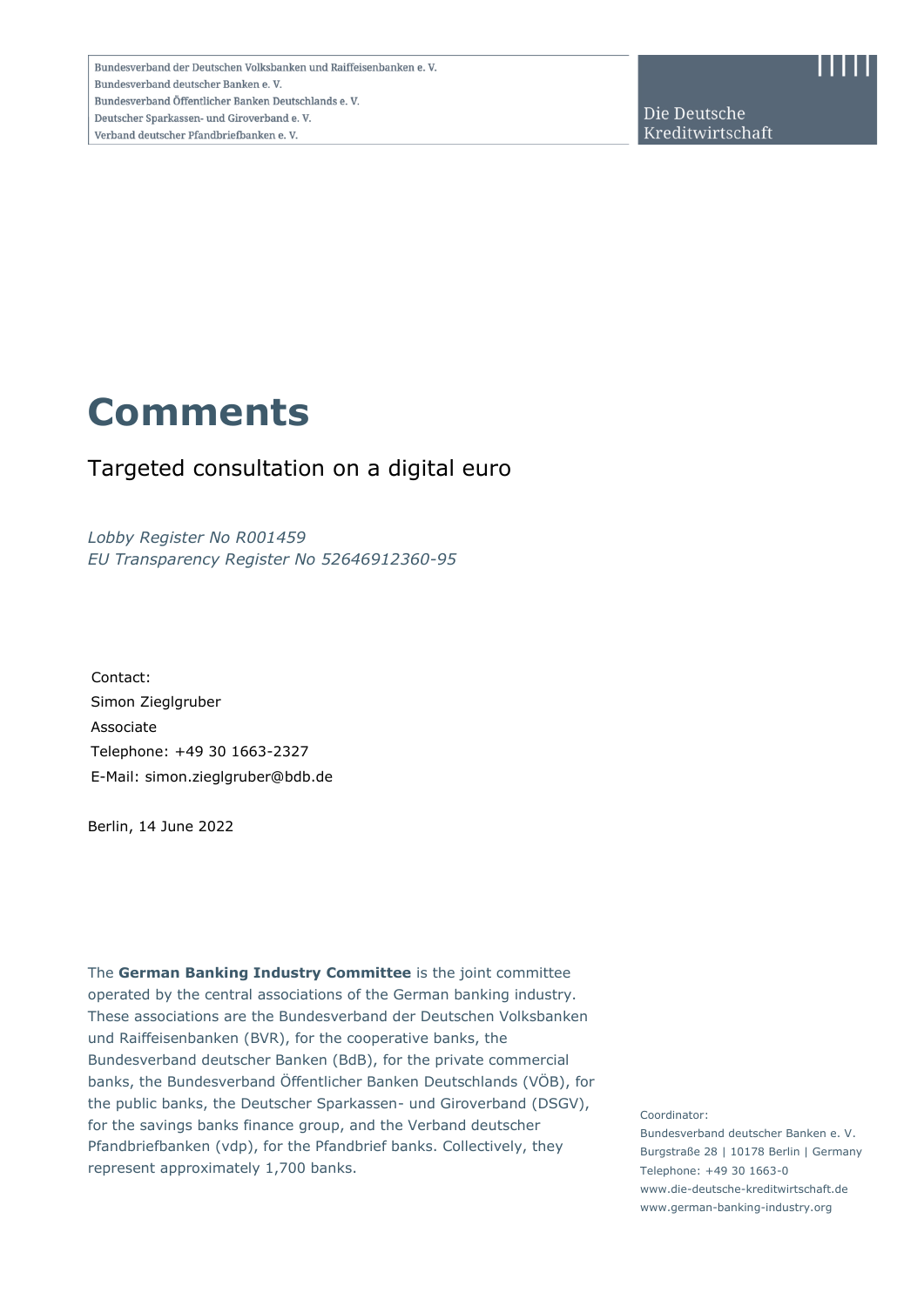#### **Comments on the Targeted consultation on a digital euro**

#### **Preliminary Remarks**

We welcome the opportunity to provide our views and thoughts on a broad range of questions regarding the digital euro, following the ECB's public consultation in 2020/2021. The comments in this document are complementary to our extensive answer to the European Commission questionnaire submitted online and are, for the sake of clarity, structured in the same way as the questionnaire:

- 1. Users' needs and expectations for a digital euro
- 2. The digital euro's role for the EU's retail payments and the digital economy
- 3. Making the digital euro available for retail use while continuing to safeguard the legal tender status of euro cash
- 4. The digital euro's impact on the financial sector and the financial stability
- 5. Application of anti-money laundering and counter terrorist financing (AML-CFT) rules
- 6. The privacy and data protection aspects
- 7. International payments with a digital euro

## **1. Users' needs and expectations of a digital euro** *and* **2. The digital euro's role for the EU's payment systems and the digital economy**

EU citizens already have access to efficient and secure digital means of payment. However, the digital euro could complement existing options for consumers by adding to the strengths of cash and digital processes. To achieve this, the digital euro would have to have the following features:

- can be used by consumers universally (incl. permanent offline capability with appropriate limits).
- the digital euro should strengthen the data sovereignty of consumers (high level of privacy by design, consumers should have the choice to use transaction data).
- can benefit from the strengths, innovativeness, and competitiveness of the market.
- allows innovative models and application options for the private sector (e.g., delivery versus payment, i.e., immediate settlement).

While it must be possible to develop sustainable business models that enable customer-friendly and secure offers for the digital euro, synergies with existing offers should also be sought to prevent cannibalisation. In addition, supervised intermediaries that provide consumers with access to the digital euro must be given the option of receiving remuneration for commercial transactions within an acceptable range in order to ensure the costs and benefits are fairly distributed.

In fact, the ECB's digital euro does not go far enough for consumers. It needs a digital euro ecosystem, consisting of retail and wholesale CBDC, as well as private sector solutions. For retail CBDC, the ECB should limit itself to the retail use case for consumers. The ECB should also investigate whether or not an optional link with the EUid would make sense.

### **3. Making the digital euro available for retail use while continuing to safeguard the legal tender status of euro cash**

The assessment of a legal tender status for the digital euro can only be done once it is known what form this legal tender status would take. In any case, the freedom of contract that exists today for citizens and businesses should remain unaffected. Nevertheless, the required investment costs for retailers and banks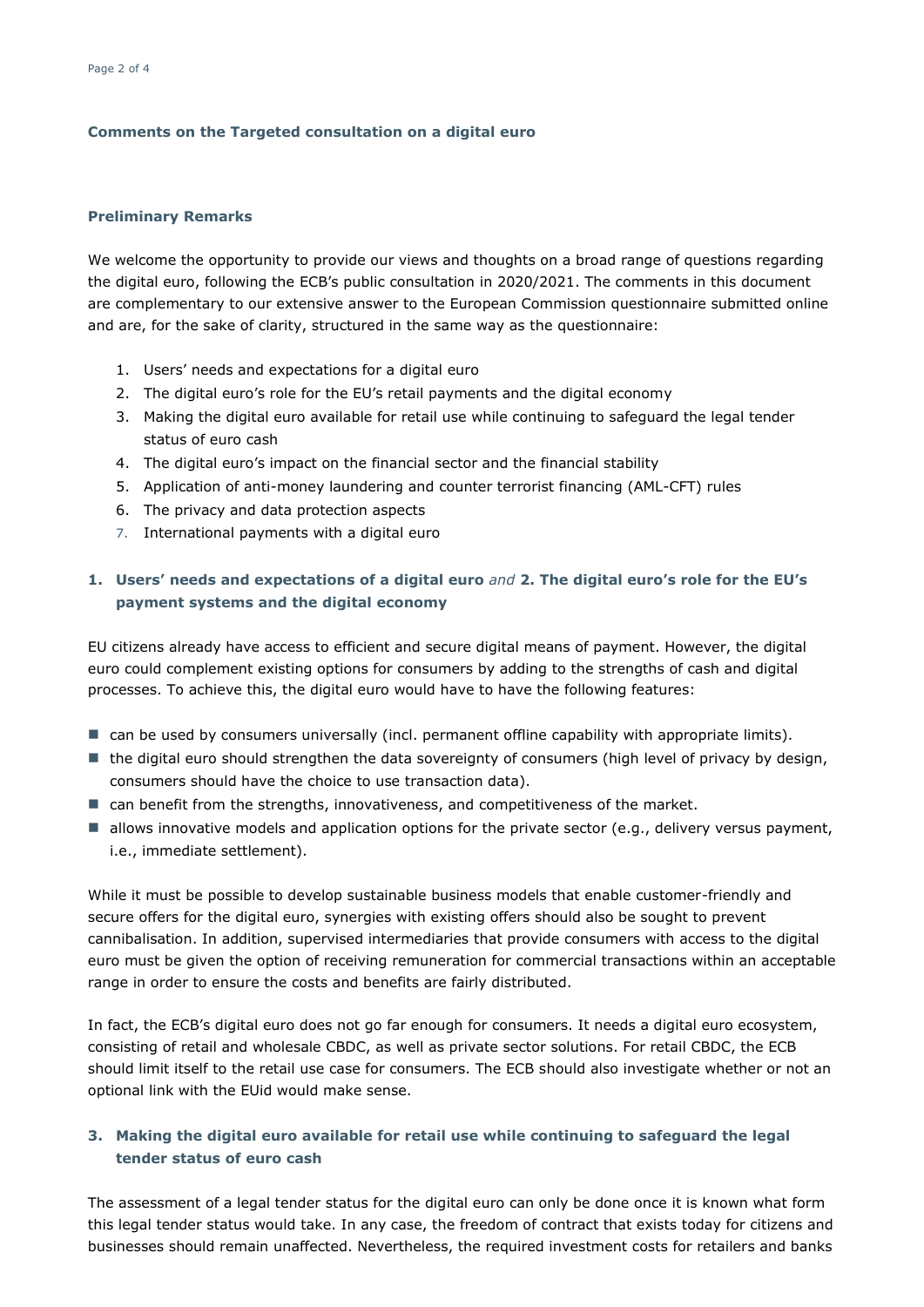#### **Comments on the Targeted consultation on a digital euro**

will be high and cannot be met without government funding. Intermediaries that provide consumers with access to the digital euro must be given the option of receiving remuneration for commercial transactions within the acceptable range in order to ensure the costs and benefits are fairly distributed. Furthermore, any remuneration from the digital euro should cover all parties' costs and, at the same time, any profits should go into further developing offerings.

#### **4. The digital euro's impact on the financial sector and financial stability**

In order to prevent structural disintermediation and a digital bank run in times of crisis, the digital euro ought not be used as a form of investment on a large scale. Consequently, the introduction of the digital euro must include a fixed upper limit on digital euro holdings. A tiering system will not protect against the outflow of funds if there is a crisis. However, it might be possible to use the digital euro for individual transactions that exceed the upper limit if an exchange against commercial bank money is automatically guaranteed before and after the transaction. Nevertheless, without a limit, there would be an outflow of customer deposits which, if severe enough, might be comparable to a bank run. Apart from this, refinancing using customer deposits would be seriously restricted.

The result would be a decrease in the credit supply and/or an increase in the cost of credit since commercial banks would have to use other, more expensive refinancing options. Alternatively, the central banks would have to fundamentally adjust and expand the collateral framework, meaning the need for additional collateral or lower haircuts. If the ECB were to provide greater central bank liquidity, there would be a risk that decisions about distribution might be more politically influenced.

The revenue from payment transactions would ensure the profitability and innovative strength of banks and payment service providers. While integrating the digital euro into underlying business models would not only be an attractive business policy, it would also be a vital requirement for providing consumers with secure and convenient access to the digital euro.

#### **5. Application of anti-money laundering and countering terrorism financing (AML/CFT) rules**

Irrespective of the design of the digital euro, all the requirements of AML/CFT rules must be adhered to. However, the precise technical design of the digital euro will also have an influence on costs. Equally, stricter AML/CFT requirements will also lead to higher costs.

Offline payment options constitute a core component of the digital euro. Any increased risk associated with money laundering can be countered by setting a fixed upper limit on transactions. This upper limit would not refer to the number of offline transactions, but to their total amount. There would be less of a risk from money laundering with the digital euro than there is from cash because established checks and mechanisms in current electronic payments could also be used for the digital euro. However, high quality AML/CFT will only be possible with a holistic view of the customer which takes into account all forms of money.

#### **6. Privacy and data protection aspects**

The lawful processing of data by private intermediaries is in particular suitable for a number of activities, e.g., AML or to process payments. In contrast, central banks should have almost no access to users' personal data. One important reason for this is that the digital euro is supposed to be an anonymous/pseudonymous means of payment and the public places considerable trust in its integrity.